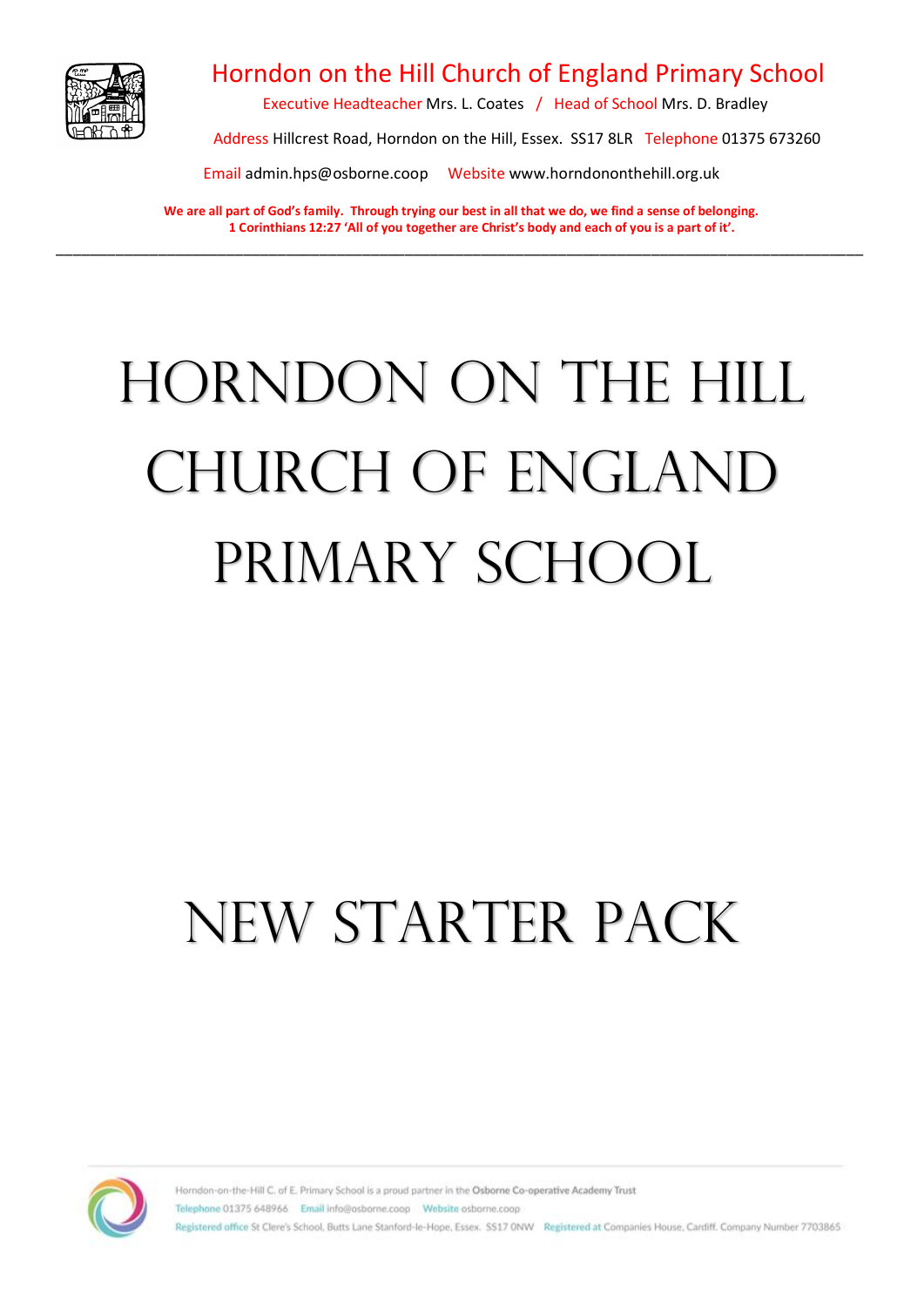#### **DATA COLLECTION SHEET**

#### **Please complete the information below and return to the school office.**

| Surname:            | <b>Legal Surname:</b> |
|---------------------|-----------------------|
|                     |                       |
| Forename:           | <b>Middle name:</b>   |
|                     |                       |
| <b>Chosen name:</b> | Gender:               |
|                     |                       |
| Date of Birth:      |                       |
|                     |                       |
| <b>Address:</b>     |                       |
|                     |                       |
| <b>Post Code:</b>   |                       |
|                     |                       |
| <b>Telephone:</b>   |                       |
|                     |                       |
| Email:              |                       |
|                     |                       |

Please give details of all persons who have parental responsibility and anyone else you wish to be contacted in an emergency. Place them in the order that you wish for them to be contacted in an emergency. Additional information can be added overleaf.

| Name/Relationship<br><b>Priority</b>                                                                                                                                                                                                                                                                           | Home Address/Phone/Mobile/Fax | <b>Work Address Phone/Email</b> |
|----------------------------------------------------------------------------------------------------------------------------------------------------------------------------------------------------------------------------------------------------------------------------------------------------------------|-------------------------------|---------------------------------|
| $\mathbf{1}$                                                                                                                                                                                                                                                                                                   |                               |                                 |
|                                                                                                                                                                                                                                                                                                                |                               |                                 |
|                                                                                                                                                                                                                                                                                                                |                               |                                 |
|                                                                                                                                                                                                                                                                                                                | Tel:                          | Tel:                            |
|                                                                                                                                                                                                                                                                                                                | <b>Mobile</b>                 | Email:                          |
| $\overline{c}$                                                                                                                                                                                                                                                                                                 |                               |                                 |
|                                                                                                                                                                                                                                                                                                                |                               |                                 |
|                                                                                                                                                                                                                                                                                                                |                               |                                 |
|                                                                                                                                                                                                                                                                                                                |                               |                                 |
|                                                                                                                                                                                                                                                                                                                |                               |                                 |
|                                                                                                                                                                                                                                                                                                                | Tel:<br>Mobile:               | Tel:<br>Email:                  |
|                                                                                                                                                                                                                                                                                                                |                               |                                 |
| <b>Dietary Needs</b><br><b>Dietary Preferences</b>                                                                                                                                                                                                                                                             |                               |                                 |
|                                                                                                                                                                                                                                                                                                                |                               |                                 |
| <b>Medical Practice:</b>                                                                                                                                                                                                                                                                                       |                               |                                 |
|                                                                                                                                                                                                                                                                                                                |                               |                                 |
| Address:                                                                                                                                                                                                                                                                                                       |                               |                                 |
| <b>Telephone Number:</b>                                                                                                                                                                                                                                                                                       |                               |                                 |
| <b>Medical Condition(s)</b>                                                                                                                                                                                                                                                                                    |                               |                                 |
|                                                                                                                                                                                                                                                                                                                |                               |                                 |
|                                                                                                                                                                                                                                                                                                                |                               |                                 |
| <b>Medical Note(s)</b>                                                                                                                                                                                                                                                                                         |                               |                                 |
|                                                                                                                                                                                                                                                                                                                |                               |                                 |
|                                                                                                                                                                                                                                                                                                                |                               |                                 |
| Ethnicity:                                                                                                                                                                                                                                                                                                     |                               |                                 |
| <b>Home Language:</b>                                                                                                                                                                                                                                                                                          | <b>Religion:</b>              |                                 |
| The Data collected, controlled and processed is in line with General Data Protection Regulations (GDPR) The school has a duty to protect this<br>information and to keep it up to date. The school is required to share some of the data with the Education Authority and with the Department of<br>Education. |                               |                                 |
| Signature:                                                                                                                                                                                                                                                                                                     |                               | Date:                           |



Horndon-on-the-Hill C. of E. Primary School is a proud partner in the Osborne Co-operative Academy Trust

Telephone 01375 648966 Email info@osborne.coop Website osborne.coop

Registered office St Clere's School, Butts Lane Stanford-le-Hope, Essex. SS17 ONW Registered at Companies House, Cardiff. Company Number 7703865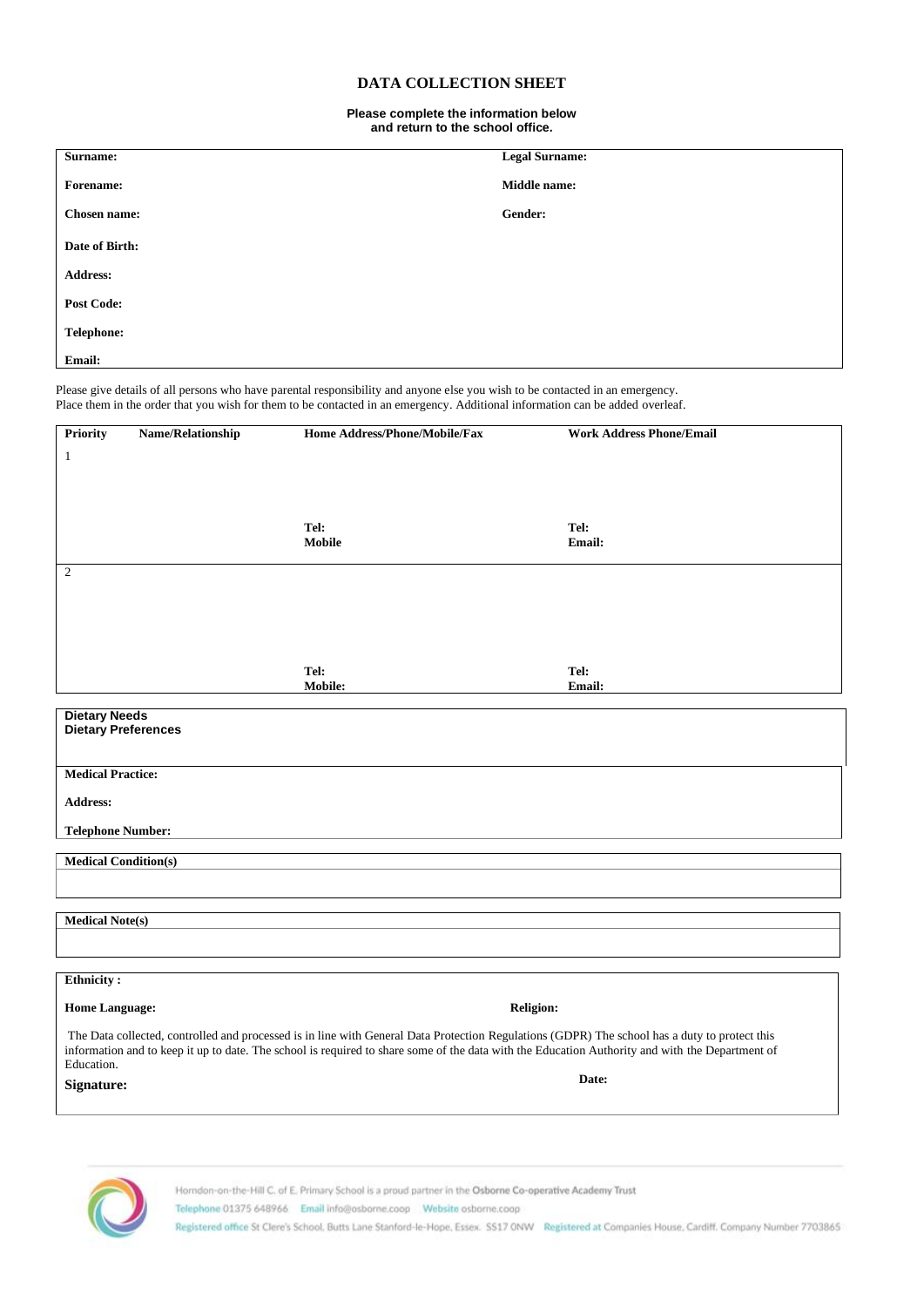

## Horndon-on-the-Hill Church of England Primary School

Executive Headteacher Mrs. L. Coates / Interim Head of School Mrs. D. Bradley

Address Hillcrest Road, Horndon-on-the Hill, Essex. SS17 8LR Telephone 01375 673260

Email [admin@horndon-on-the-hill.thurrock.sch.uk](mailto:admin@horndon-on-the-hill.thurrock.sch.uk) Website [www.horndononthehill.org.uk](http://www.horndononthehill.org.uk/)

**We are all part of God's family. Through trying our best in all that we do, we find a sense of belonging.**

\_\_\_\_\_\_\_\_\_\_\_\_\_\_\_\_\_\_\_\_\_\_\_\_\_\_\_\_\_\_\_\_\_\_\_\_\_\_\_\_\_\_\_\_\_\_\_\_\_\_\_\_\_\_\_\_\_\_\_\_\_\_\_\_\_\_\_\_\_\_\_\_\_\_\_\_\_\_\_\_\_\_\_\_\_\_\_\_\_\_\_\_\_\_\_

 **1 Corinthians 12:27 'All of you together are Christ's body and each of you is a part of it'.**

*Dear Parents/Carers,* 

*Following the changes in law to data protection, now GDPR 2016 (General Data Protection Regulations 2016), I am writing to you to seek permission for the School to use your child's photograph in school and third parties. Examples of how digital photography and video may be used include:*

- *Your child being photographed or videoed (by the classroom teacher, teaching assistant or another child) as part of a learning activity/school trip; e.g. photographing children at work and then sharing the pictures on the Interactive whiteboard in the classroom allowing the children to see their work and make improvements.*
- *Your child's image for presentation purposes around the school;*
- *e.g. in school wall displays and presentations to capture images around the school or in the local area as part of a project or lesson.* • *To celebrate children's achievements.*
- *A photograph used by third parties e.g. school events organised by a third party (sports, Trailblazers etc), the school's website, Twitter and Facebook accounts and newspapers.*

*Please complete and return the permission slip.*

*Yours sincerely*

*Lesley Sheppard*

*--------------------------------------------------------------------------------------------------------------------------------------------------------------------------*

*I give permission for my child's image to be used for the following. Please tick as appropriate*

❑ *Use within school.*

❑ *Use by third parties.*

*Child's Name............................................................................................................................................Class.....................................................*

*Signature of parent or guardian.............................................................................................................Date.......................................................*

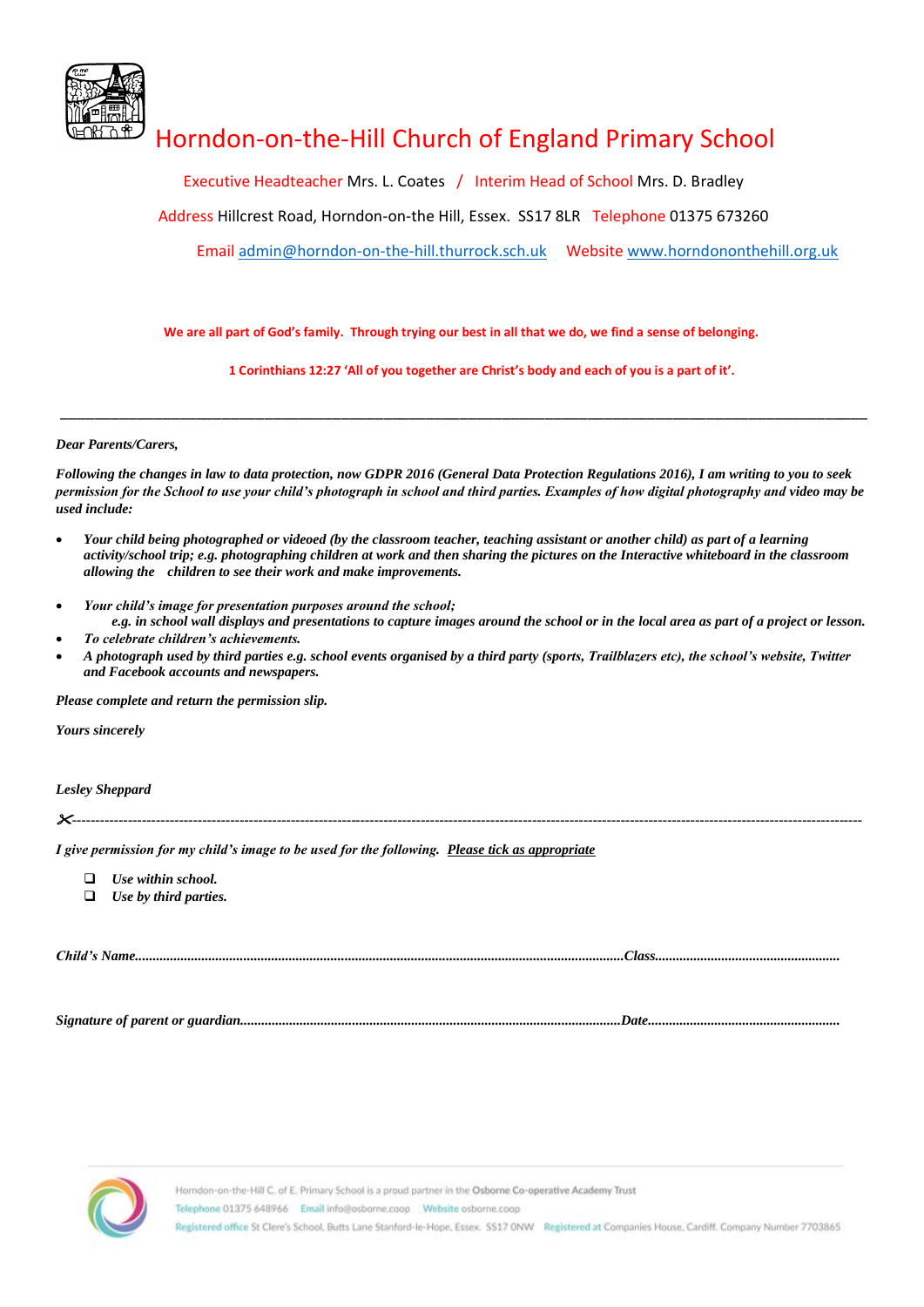

## Horndon on the Hill Church of England Primary School

Executive Headteacher Mrs. L. Coates / Head of School Mrs. D. Bradley

Address Hillcrest Road, Horndon on the Hill, Essex. SS17 8LR Telephone 01375 673260 Email admin.hps@osborne.coop Website [www.horndononthehill.org.uk](http://www.horndononthehill.org.uk/)

**We are all part of God's family. Through trying our best in all that we do, we find a sense of belonging. 1 Corinthians 12:27 'All of you together are Christ's body and each of you is a part of it'.** \_\_\_\_\_\_\_\_\_\_\_\_\_\_\_\_\_\_\_\_\_\_\_\_\_\_\_\_\_\_\_\_\_\_\_\_\_\_\_\_\_\_\_\_\_\_\_\_\_\_\_\_\_\_\_\_\_\_\_\_\_\_\_\_\_\_\_\_\_\_\_\_\_\_\_\_\_\_\_\_\_\_\_\_\_\_\_\_\_\_\_\_\_\_\_

Dear Parent,

#### **RE: INTERNET PERMISSION FORM**

As part of the school's curriculum, we offer children supervised access to the Internet. Before being allowed to use the Internet, we do require parental permission and therefore ask you to sign and return the form attached, as evidence of your approval.

Access to the Internet will enable pupils to explore thousands of libraries, databases and bulletin boards while exchanging messages with other Internet users throughout the world. We do stress, however, that at Primary level any use is very closely supervised and our objectives is to introduce our children to the potential of the Internet, thus preparing them for work in secondary school.

Many of you will have access to the Internet at home. Families should be warned that some material accessible via the Internet may contain items that are illegal, defamatory inaccurate or potentially offensive to some people. To combat this at school, we use a filtered service which is intended to make it impossible for children to access unpleasant materials.

While our aim for Internet use is to further educational goals and objectives, children may find ways to access other materials as well. We believe that the benefits to pupils from access to the Internet, in the form of information resources and opportunities for collaboration, exceed any disadvantages. Ultimately, however, parents and guardians of minors are responsible for setting and conveying the standards that their children should follow when using media and information sources. To that end, the school supports and respects each family's right to decide whether or not to apply for access.

During school, teachers will guide children towards appropriate materials. Outside school, families bear the same responsibility for such guidance as they exercise with information sources such as television, telephones, movies, radio and other potentially offensive media.

We would be grateful if you could read the enclosed guidance documents. For your information we also attach a copy of 'Guidance for teachers' which explains our expected standards of behaviour. Please do not hesitate to contact me or Mrs. Lesley Sheppard, who is our ICT Co-ordinator, should you require any further information.

Yours sincerely,

radles

**Mrs D Bradley Head of School**

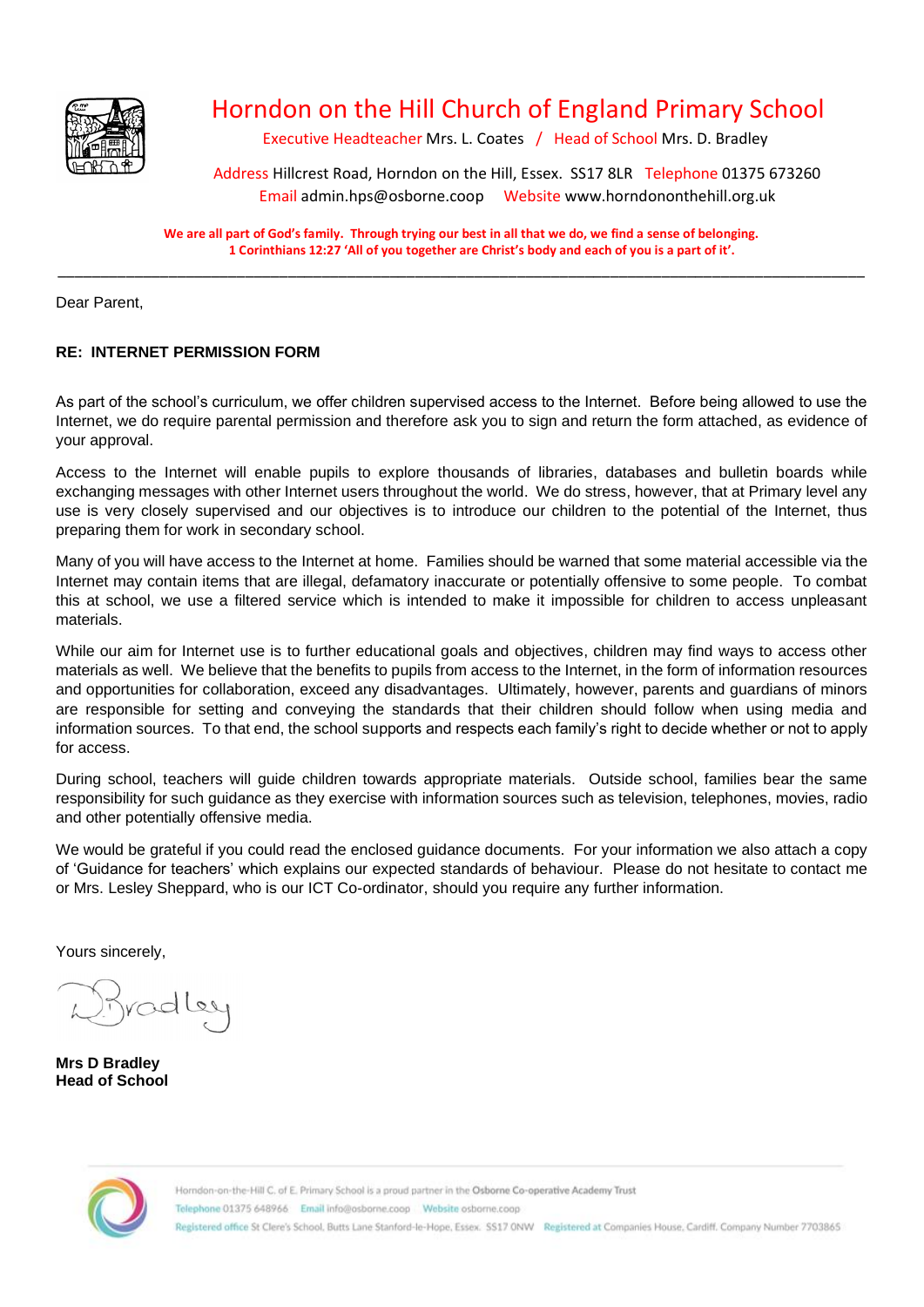

## Horndon on the Hill Church of England Primary School

Executive Headteacher Mrs. L. Coates / Head of School Mrs. D. Bradley

Address Hillcrest Road, Horndon on the Hill, Essex. SS17 8LR Telephone 01375 673260 Email admin.hps@osborne.coop Website [www.horndononthehill.org.uk](http://www.horndononthehill.org.uk/)

**We are all part of God's family. Through trying our best in all that we do, we find a sense of belonging. 1 Corinthians 12:27 'All of you together are Christ's body and each of you is a part of it'.** \_\_\_\_\_\_\_\_\_\_\_\_\_\_\_\_\_\_\_\_\_\_\_\_\_\_\_\_\_\_\_\_\_\_\_\_\_\_\_\_\_\_\_\_\_\_\_\_\_\_\_\_\_\_\_\_\_\_\_\_\_\_\_\_\_\_\_\_\_\_\_\_\_\_\_\_\_\_\_\_\_\_\_\_\_\_\_\_\_\_\_\_\_\_\_

Dear Parents/Guardian

#### **Educational visits/walks**

From time to time we like to take classes or groups of children off of the school site to undertake traffic surveys, church visits, road safety walks, games lessons, panto etc. To save us having to ask you to sign a permission slip each time, I would be grateful if you would sign the attached slip and return to your child's class teacher, as soon as possible. These will be kept with your child's records.

You will of course be informed of any school trips and will need to give permission via Sims Pay. On your child's first day at school details will be provided for Sims Pay, via email.

Yours sincerely

Bradley

Mrs D Bradley Head of School

#### **Horndon on the Hill Primary School**

I give permission for my child to be taken out of school, during school hours for local visits with an educational purpose.

I understand that the school will ensure adequate adult supervision at all times.

Signed: Parent/Guardian

Dated: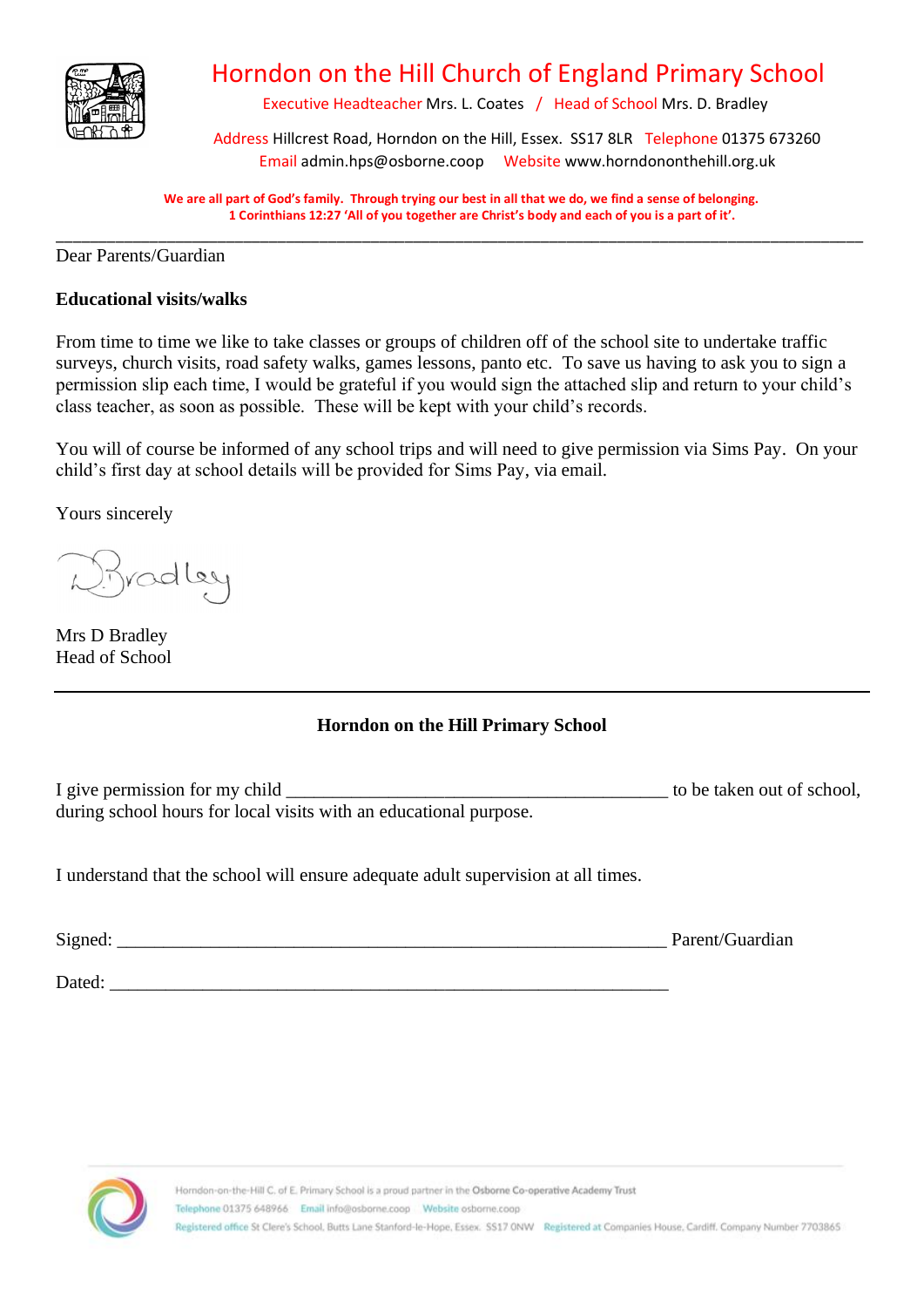

## **Ethnic background information form**

**Pupil name Year group / Class**

Our ethnic background describes how we think of ourselves. This may be based on many things, including, for example, our skin colour, language, culture, ancestry or family history. Ethnic background is not the same as nationality or country of birth. Please study the list below and tick one box only to indicate the ethnic background of the pupil or child named above. Please also tick whether the form was filled in by a parent or the pupil.

The Information Commissioner (formerly the Data Protection Registrar) recommends that young people aged over 11 years old have the opportunity to decide their own ethnic identity. Parents or those with parental responsibility are asked to support or advise those children aged over 11 in making this decision, wherever necessary. Pupils aged 16 or over can make this decision for themselves.

**If this information relates to more than one child you have at this school, please write their name(s) and their class(es) below:**

**Please return the form to the school within four weeks in the enclosed envelope, or by bringing it into the school office (or by email if it's been sent to you that way).** 

*(Any information you provide will be used to compile statistics on the school careers and experiences of pupils from different ethnic backgrounds, to help ensure that all pupils have the opportunity to fulfil their potential. These use of the data will not allow individual pupils to be identified in the public domain. From time to time the information will be passed on to the Local Education Authority and the Department for Education and Skills (DfES) to contribute to local and national statistics. The information will also be passed on to future schools, to save it having to be asked for again.)* 



department for education and skills

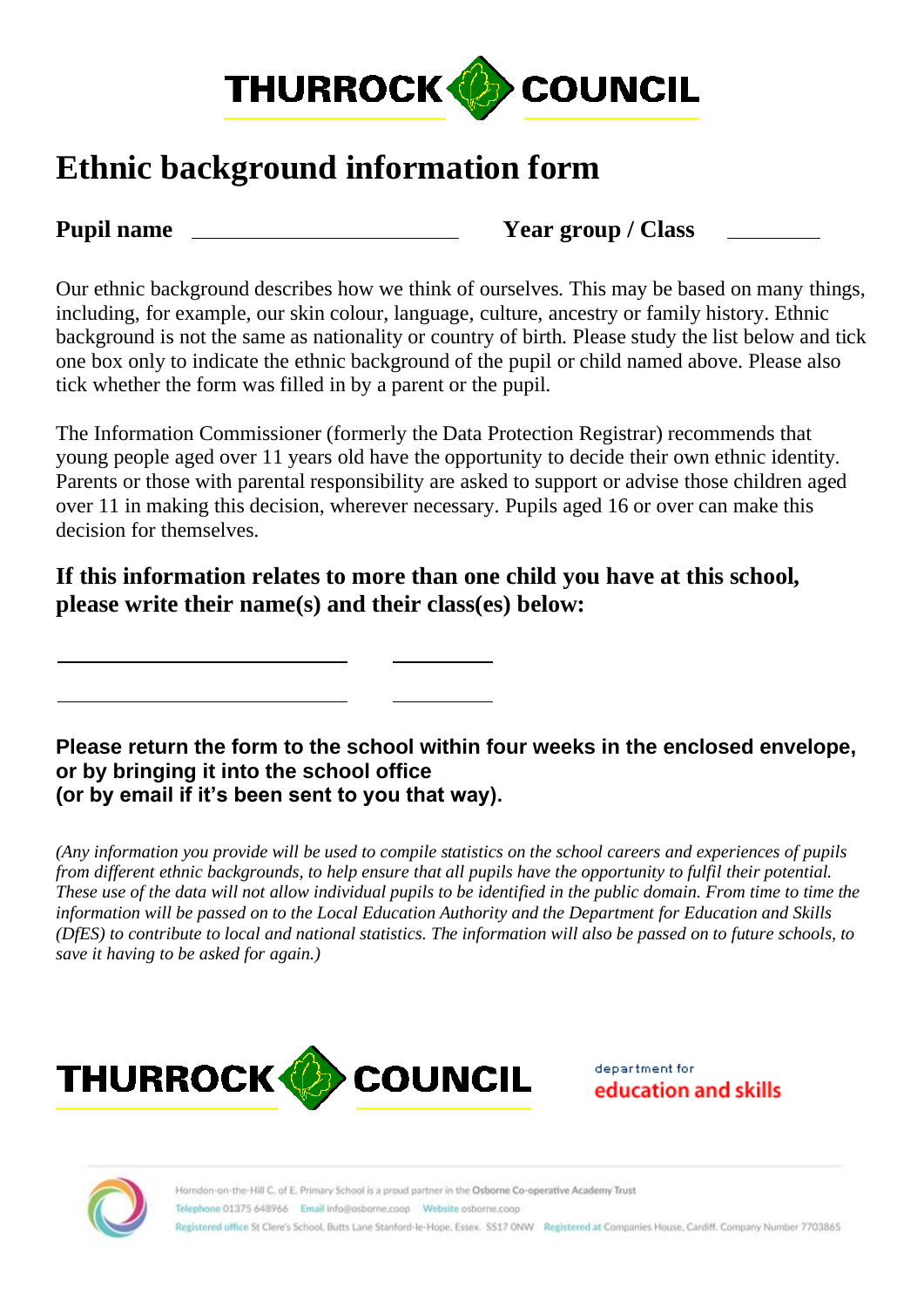## **PLEASE TICK ONLY ONE OF THE FOLLOWING BOXES**

| <b>WHITE</b>                                                                              | <b>ASIAN OR ASIAN BRITISH</b>                                                                                 |
|-------------------------------------------------------------------------------------------|---------------------------------------------------------------------------------------------------------------|
| 1. BRITISH                                                                                | $9. \Box$ INDIAN                                                                                              |
| $\Box$ English<br>Scottish<br>□                                                           |                                                                                                               |
| $\Box$ Welsh<br>Other White British<br>□                                                  | $10. \Box$ PAKISTANI                                                                                          |
| 2. IRISH                                                                                  |                                                                                                               |
| $\Box$ Irish                                                                              | 11. □ BANGLADESHI                                                                                             |
| Traveller Of Irish Heritage<br>□                                                          | 12. O ANY OTHER ASIAN BACKGROUND                                                                              |
| $3. \Box$ GYPSY / ROMA                                                                    | (Other Asian pupils not represented in the categories above                                                   |
|                                                                                           | including East african Asian, kashmiri, Sinhalese, South                                                      |
|                                                                                           | African Asian, Sri Lankan Tamil)                                                                              |
| 4. ANY OTHER WHITE BACKGROUND                                                             | <b>BLACK OR BLACK BRITISH</b>                                                                                 |
| $\Box$ Albanian (excluding Kosovan)                                                       | 13. $\Box$ CARIBBEAN                                                                                          |
| $\Box$ Bosnian-Herzegovinia                                                               | (Including Antigua and Barbuda, Bahamas, Barbados,                                                            |
| $\Box$ Croatian                                                                           | Dominica, Grenada, Guyana, Jamaica, St Kitts and Nevis, St                                                    |
| Greek/Greek Cyprio<br>□                                                                   | Lucia, St Vincent & Grenadines, Trinidad and Tobago)                                                          |
| Kosovan<br>$\Box$<br>Serbian/Yugoslavian                                                  |                                                                                                               |
| $\Box$<br>Turkish/Turkish Cypriot<br>□                                                    | 14. $\Box$ AFRICAN                                                                                            |
|                                                                                           | (Including Angolan, Black South African Congalese,<br>Ethiopian, Ghanaian, Nigerian, Rwandan, Sierra Leonian, |
| White Eastern European<br>ப                                                               | Somali, Sudanese, Ugandan, Zimbabwean)                                                                        |
| (including Bulgarian, Czech, Latvian, Lithuanian                                          |                                                                                                               |
| Polish, Rumanian, Russian, Slovak, Ukranian)                                              | 15. □ ANY OTHER BLACK BACKGROUND                                                                              |
|                                                                                           | (Any other Black background not represented in the                                                            |
| $\Box$ White Western European                                                             | categories above including Black European, Black North                                                        |
| (including French, German, Italian, Spanish, Portugese,                                   | American, Black Canadian)                                                                                     |
| Scandimavian)                                                                             | <b>CHINESE</b>                                                                                                |
| <b>White Other</b><br>$\Box$                                                              |                                                                                                               |
| (Any other white background not represented in the                                        |                                                                                                               |
| categories above)                                                                         |                                                                                                               |
| <b>MIXED / DUAL BACKGROUND</b>                                                            | <b>16. CHINESE</b>                                                                                            |
| <b>IN WHITE AND BLACK CARIBBEAN</b><br>5.                                                 |                                                                                                               |
|                                                                                           | $\Box$ Hong Kong Chinese<br><b>Other Chinese</b><br>0                                                         |
| <b>WHITE AND BLACK AFRICAN</b><br>6.<br>$\sqcup$                                          | (Any other Chinese background not represented in the                                                          |
|                                                                                           | categories above including Malaysian Chinese, Singaporean                                                     |
| <b>D</b> WHITE AND ASIAN<br>7.                                                            | Chinese, Taiwanese)                                                                                           |
| (including White and Bangladeshi, White and Pakistani,<br>White and any other background) |                                                                                                               |
|                                                                                           | <b>ANY OTHER ETHNIC GROUP</b>                                                                                 |
| 8. ANY OTHER MIXED BACKGROUND                                                             | <b>ANY OTHER ETHNIC GROUP</b><br>17.                                                                          |
| $\Box$ White and any other ethnic group                                                   | Afghanistani                                                                                                  |
| $\Box$ Other mixed background                                                             | $\Box$ Filipino                                                                                               |
| (Any other mixed background not represented in the                                        | Thai<br>□.                                                                                                    |
| categories above including Asian and Black, Asian and                                     | Vietnamese<br>□                                                                                               |
| Chinese, Asian and any other ethnic group, Black and                                      | Any other Ethnic Group                                                                                        |
| Chinese, Black and any other ethnic group, Chinese                                        | (Pupils of any other ethnic background not represented in                                                     |
| and any other ethnic group)                                                               | the categories above including Egyptian, Iranian, Iraqi,                                                      |
|                                                                                           | Japanese, Jordanian, Korean, Kuwaiti, Kurdish,                                                                |
|                                                                                           | Latin/South/Central American, Lebanese, Libyan, Malay,                                                        |
|                                                                                           | Moroccan, Palestinian, Polynesian Saudi Arabian, Yemini)                                                      |

#### **I DO NOT WISH AN ETHNIC BACKGROUND CATEGORY TO BE RECORDED**

**Signature of Parent / Guardian …………………………… … Date …………………**